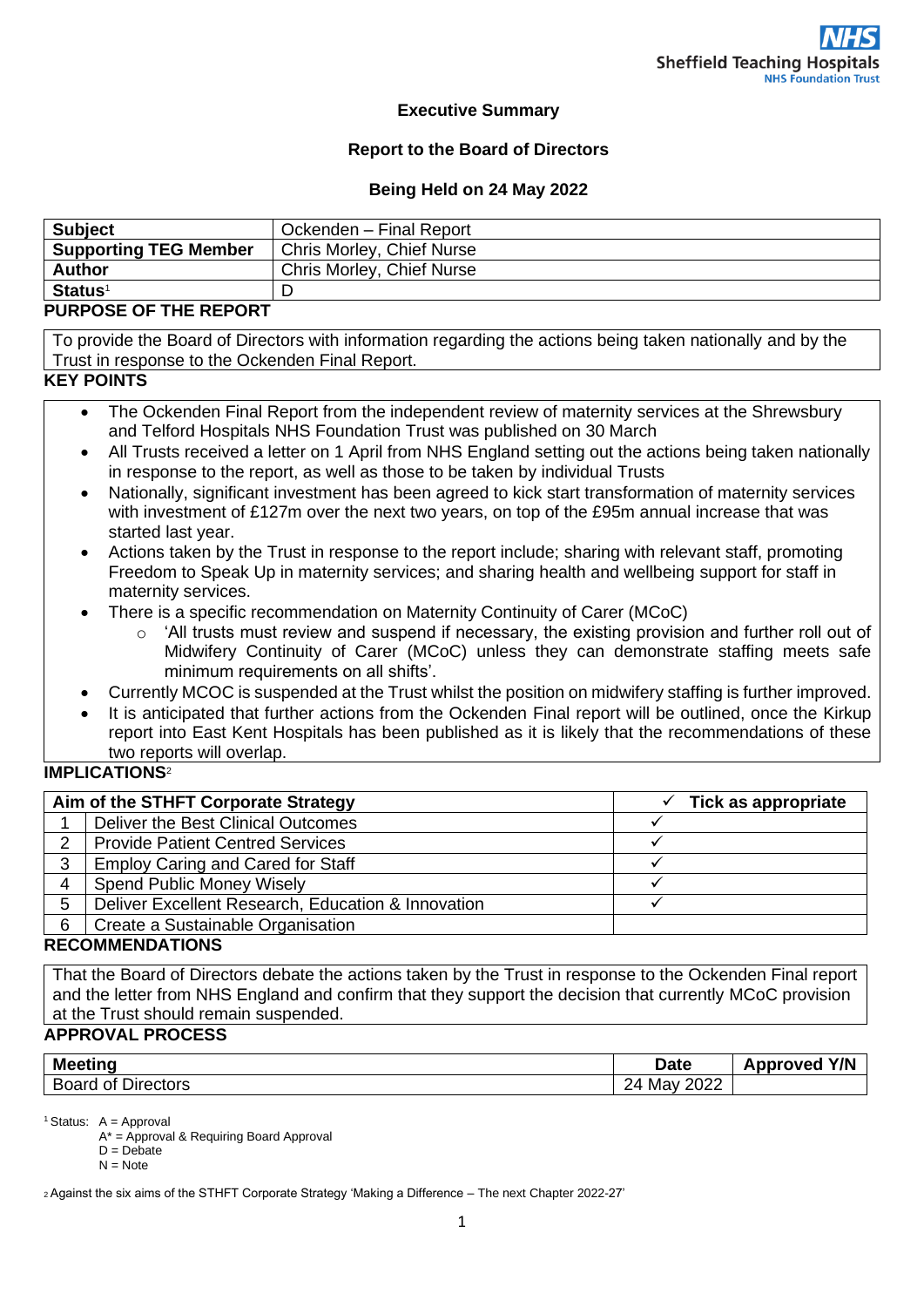### **1.0 INTRODUCTION**

The Ockenden Final Report from the independent review of maternity services at the Shrewsbury and Telford Hospitals NHS Foundation Trust was published on 30 March and is available via the following link [Ockenden –](https://www.ockendenmaternityreview.org.uk/wp-content/uploads/2022/03/FINAL_INDEPENDENT_MATERNITY_REVIEW_OF_MATERNITY_SERVICES_REPORT.pdf) [Final report.](https://www.ockendenmaternityreview.org.uk/wp-content/uploads/2022/03/FINAL_INDEPENDENT_MATERNITY_REVIEW_OF_MATERNITY_SERVICES_REPORT.pdf)

All Trusts received a letter on 1 April from NHS England setting out the actions being taken nationally in response to the report, as well as those to be taken by individual Trusts (appendix 1).

## **2.0 NATIONAL ACTIONS**

The letter highlighted that there had been significant investment to kick start transformation of maternity services with investment of £127m over the next two years, on top of the £95m annual increase that was started last year. This is intended to fund; further workforce expansion; leadership development; capital to increase neonatal cot capacity; additional support to Local Maternity and Neonatal systems; and retention support.

## **3.0 ACTIONS REQUIRED OF TRUSTS**

The letter outlines a number of actions to be taken by individual Trusts, as follows:

- The Ockenden report should be taken to your next public Board meeting.
- The report should also be shared with all relevant staff. *As well as sharing widely throughout maternity services, the report is also to be discussed at the Management Board Briefing to highlight the lessons from the report that apply outside of maternity services for discussion and onward dissemination*
- Action should be taken to mitigate any risks identified and develop robust plans against areas where your services need to make changes, paying particular attention to the report's four key pillars:
	- 1. Safe staffing levels
	- 2. Well trained workforce
	- 3. Learning from incidents
	- 4. Listening to families

*All of these elements are covered as part of the Maternity Improvement Programme currently being progressed through the Maternity Improvement Board.*

- Every trust board is expected to have robust Freedom to Speak Up training for all managers and leaders and a regular series of listening events. A dedicated maternity listening event should take place in the coming months. *Within the maternity service there are a number of safety champions at service level as well as an Executive and Non-Executive Champion, detail of these champions is being recirculated to all staff so that they can raise concerns with these champions if they wish. This is in addition to the existing Trust arrangements to encourage staff to speak up.*
- Signposting colleagues in maternity services to additional health and wellbeing support. *Specific wellbeing support for staff in maternity services as well as the 'wellbeing wheel', a pictorial summary of all STH wellbeing support, was communicated to staff in maternity services during April.*
- Action needs to be taken locally to ensure women have the necessary information and support to make informed, personalised and safe decisions about their care. *Collaborating with the Maternity Voices Partnership, the team in maternity services are co-producing information and videos for women about their maternity journey. This work is carefully considering the diverse needs of the women and families that we serve. In addition, all women currently receiving antenatal care have been sent a letter offering the chance to raise any worries or concerns they may have following the recent publicity about maternity services following the publication of the Ockenden and other reports about maternity services.*

### **3.1 Midwifery Continuity of Carer**

The final Ockenden report included a specific action on continuity of carer:

of Carer (MCoC) unless they can demonstrate staffing <del>meets safe minimum requirements on all shifts</del>'. 'All trusts must review and suspend if necessary, the existing provision and further roll out of Midwifery Continuity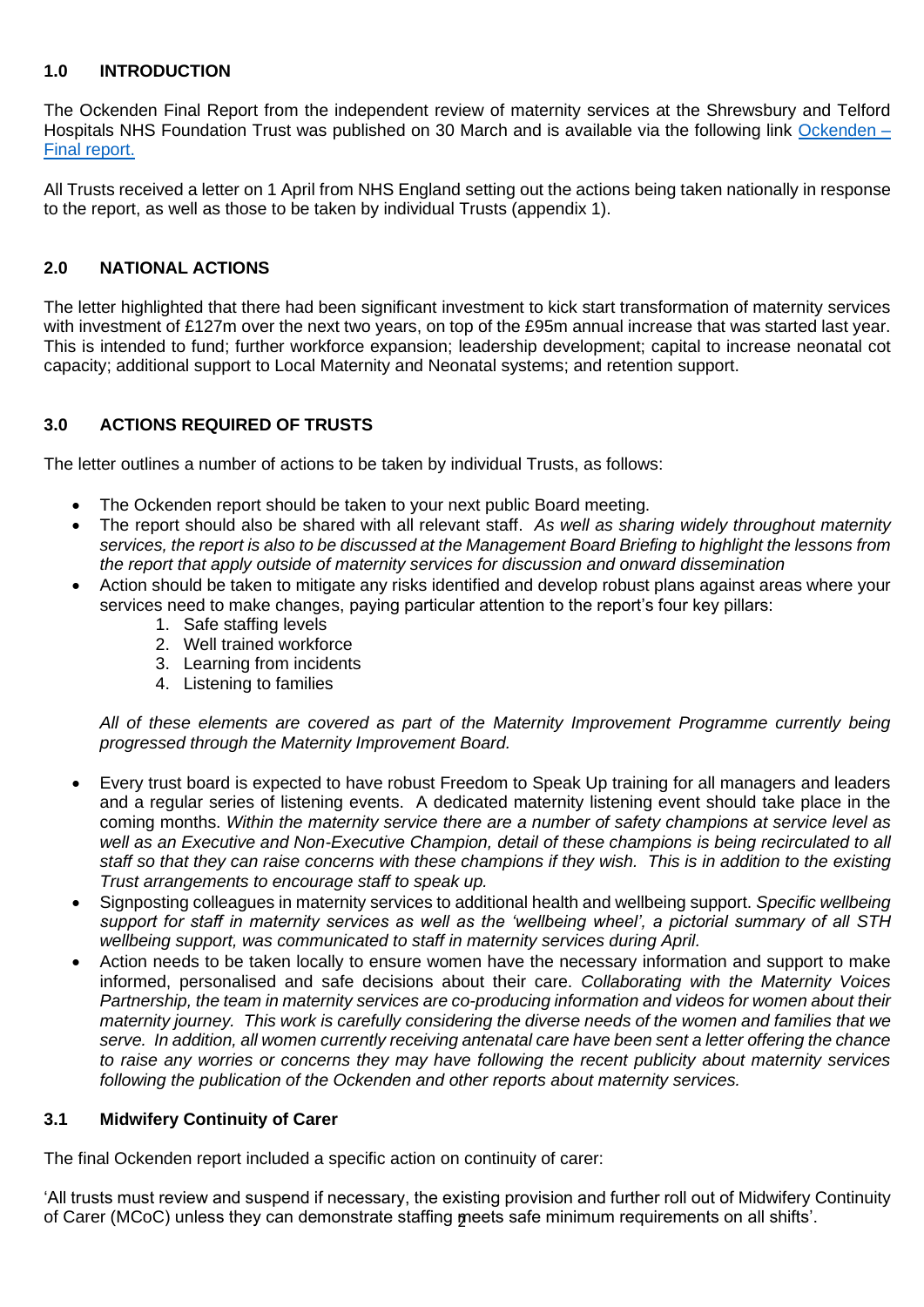Trusts are asked to make one of the following decisions for their maternity services:

- 1. Trusts that can demonstrate staffing meets safe minimum requirements can continue existing MCoC provision and continue to roll out, subject to ongoing minimum staffing requirements being met for any expansion of MCoC provision.
- 2. Trusts that cannot meet safe minimum staffing requirements for further roll out of MCoC but can meet the safe minimum staffing requirements for existing MCoC provision should cease further roll out and continue to support at the current level of provision or only provide services to existing women on MCoC pathways and suspend new women being booked into MCoC provision.
- 3. Trusts that cannot meet safe minimum staffing requirements for further roll out of MCoC and for existing MCoC provision should immediately suspend existing MCoC provision and ensure women are safely transferred to alternative maternity pathways of care, taking into consideration their individual needs; and any midwives in MCoC teams should be safely supported into other areas of maternity provision.

*As discussed at the Board of Directors in March 2022, the decision was taken last summer to suspend the implementation of MCoC at the Trust, due to acute staffing pressures. This remains the position and so is aligned with the third of the options above. Work continues to further improve the staffing position alongside a plan to restart MCoC when further staff have been recruited.*

### **4.0 NEXT STEPS**

The letter concludes by requesting that Boards assure themselves that any recent reviews of maternity and neonatal services have been fully considered, actions taken and necessary assurance of implementation is in place.

The action plan following the most recent CQC inspection of maternity services was discussed at the Quality Committee on 16 May 2022 and a monthly report on maternity and neonatal safety is now being discussed at the Board of Directors from this month going forwards.

At a meeting with the maternity team from North East and Yorkshire recently, it was highlighted that further actions from the Ockenden Final report would be outlined, once the Kirkup report into East Kent Hospitals has been published as it is anticipated that the recommendations of these two reports will overlap. Further updates on these reports will be provided in the monthly maternity and neonatal safety report.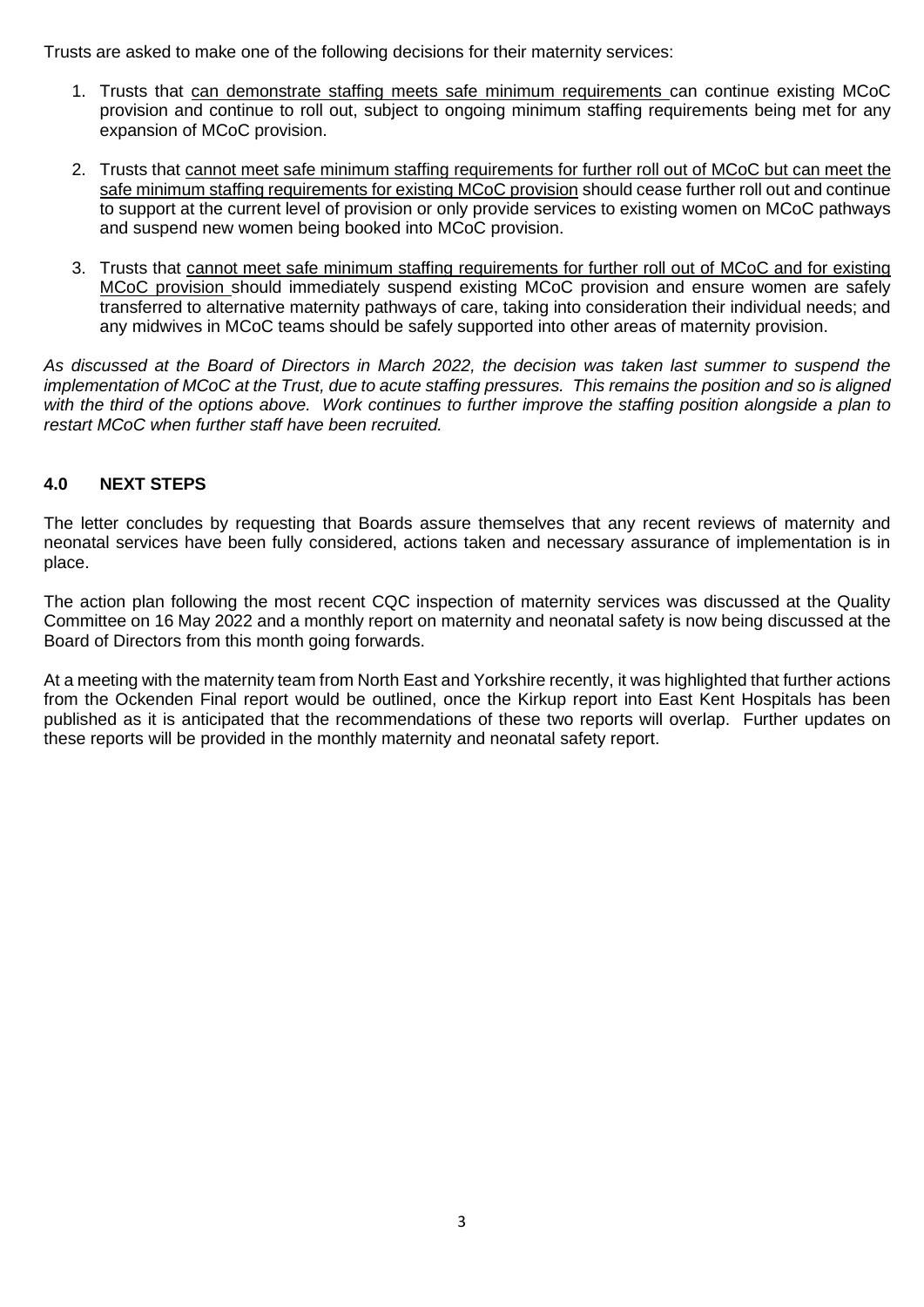

**Official** Publication approval reference: B1523

To:

- NHS Trust and Foundation Trust:
	- o Chief Executives
	- o Chairs
	- o Chief Nurses
	- o Chief Midwives
	- o Medical Directors
- ICS leads and Chairs
- LMNS/LMS leads
- CCG Accountable Officers

CC:

- Regional chief nurses
- Regional chief midwives
- Regional medical directors
- Regional obstetricians

Dear colleagues

# **OCKENDEN – Final report**

The [Ockenden –](https://www.ockendenmaternityreview.org.uk/wp-content/uploads/2022/03/FINAL_INDEPENDENT_MATERNITY_REVIEW_OF_MATERNITY_SERVICES_REPORT.pdf) Final report from the independent review of maternity services at the Shrewsbury and Telford Hospital NHS Trust was published on 30 March.

Donna Ockenden and her team have set out the terrible failings suffered by families at what should have been the most special time of their lives. We are deeply sorry for the loss and the heartbreak they have had to endure.

This report must act as an immediate call to action for all commissioners and providers of maternity and neonatal services who need to ensure lessons are rapidly learned and service improvements for women, babies, and their families are driven forward as quickly as possible.

NHS England and NHS Improvement are working with the Department of Health and Social Care to implement the 15 Immediate & Essential Actions (IEAs) and every trust, ICS and LMS/LMNS Board must consider and then act on the report's findings.

We have announced significant investment to kick-start transformation of maternity services with [investment of £127 million](https://www.england.nhs.uk/2022/03/nhs-announces-127m-maternity-boost-for-patients-and-families/) over the next two years, on top of the £95 million annual increase that was started last year. This will fund further workforce expansion, leadership development, capital to increase neonatal cot capacity, additional support to LMS/LMNS and retention support. We will set out further information in the coming weeks.

Skipton House 80 London Road London SF<sub>1</sub> 6LH

1 April 2022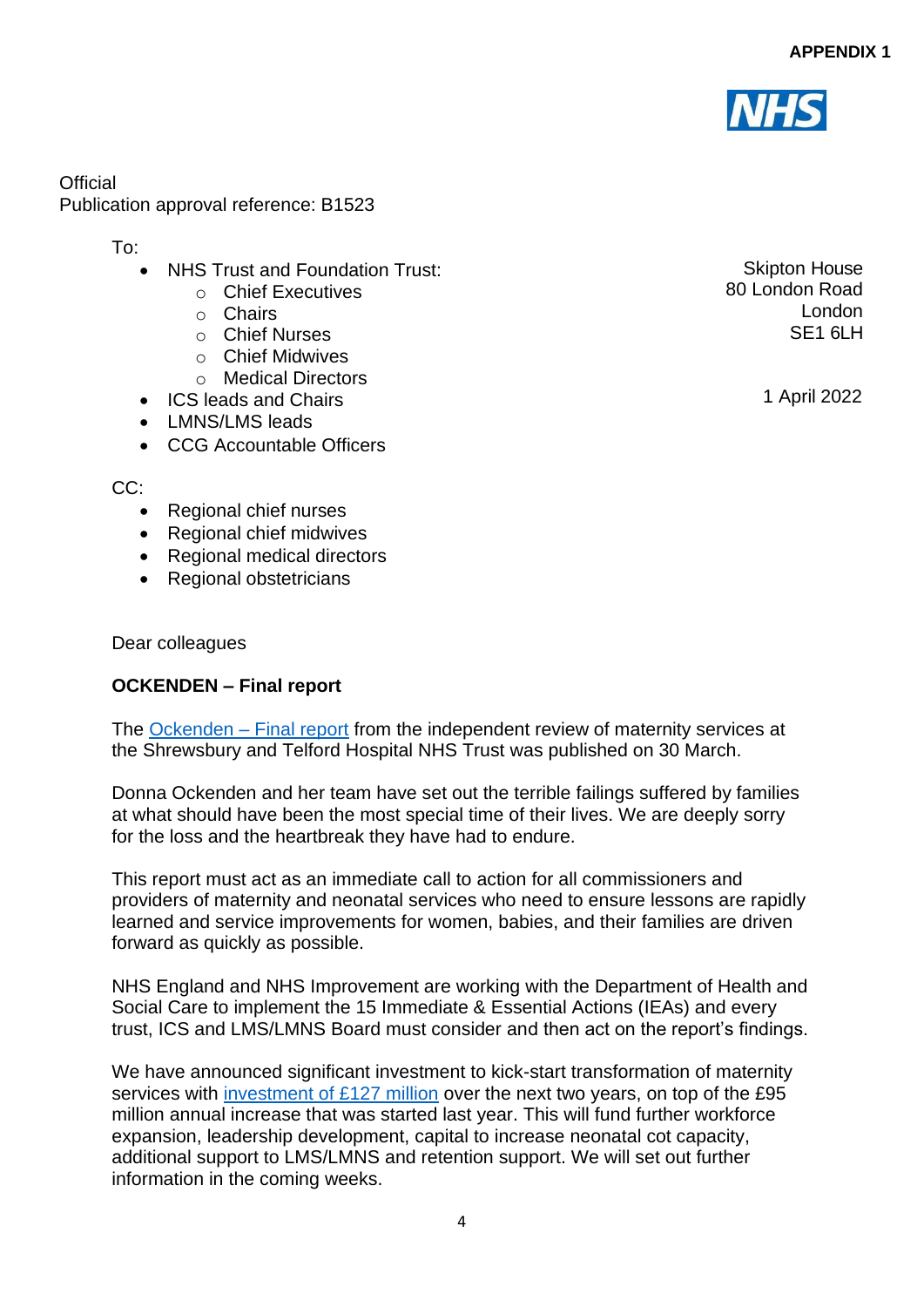Your Board has a duty to prevent the failings found at Shrewsbury and Telford Hospitals NHS Trust happening at your organisation / within your local system. The Ockenden report should be taken to your next public Board meeting and be shared with all relevant staff – we strongly recommend everyone reads it, regardless of their role. After reviewing the report, you should take action to mitigate any risks identified and develop robust plans against areas where your services need to make changes, paying particular attention to the report's four key pillars:

- 1. Safe staffing levels
- 2. A well-trained workforce
- 3. Learning from incidents
- 4. Listening to families

The report illustrates the importance of creating a culture where all staff feel safe and supported to speak up. We expect every trust board to have robust Freedom to Speak Up training for all managers and leaders and a regular series of listening events. A dedicated maternity listening event should take place in the coming months. We will soon publish a revised national policy and guidance on speaking up.

Staff in maternity services may need additional health and wellbeing support. Please signpost colleagues to local support services or [national support for our people.](https://www.england.nhs.uk/supporting-our-nhs-people/support-now/)

The report highlights the importance of listening to women and their families. Action needs to be taken locally to ensure women have the necessary information and support to make informed, personalised and safe decisions about their care.

It includes a specific action on continuity of carer: *'All trusts must review and suspend if necessary, the existing provision and further roll out of Midwifery Continuity of Carer (MCoC) unless they can demonstrate staffing meets safe minimum requirements on all shifts.' (*IEA 2, Safe Staffing page 164)

In line with the maternity transformation programme, trusts have already been asked to submit their MCoC plans by 15 June 2022. In doing so, they must take into account this IEA in ensuring that safe midwifery staffing plans are in place. Trusts should therefore immediately assess their staffing position and make one of the following decisions for their maternity service:

- 1. Trusts that can demonstrate staffing meets safe minimum requirements can continue existing MCoC provision and continue to roll out, subject to ongoing minimum staffing requirements being met for any expansion of MCoC provision.
- 2. Trusts that cannot meet safe minimum staffing requirements for further roll out of MCoC, but can meet the safe minimum staffing requirements for existing MCoC provision, should cease further roll out and continue to support at the current level of provision or only provide services to existing women on MCoC pathways and suspend new women being booked into MCoC provision.
- 3. Trusts that cannot meet safe minimum staffing requirements for further roll out of MCoC and for existing MCoC provision, should immediately suspend existing MCoC provision and ensure women are safely transferred to alternative maternity pathways of care, taking into consideration their individual needs; and any midwives in MCoC teams should be safely supported into other areas of maternity provision.